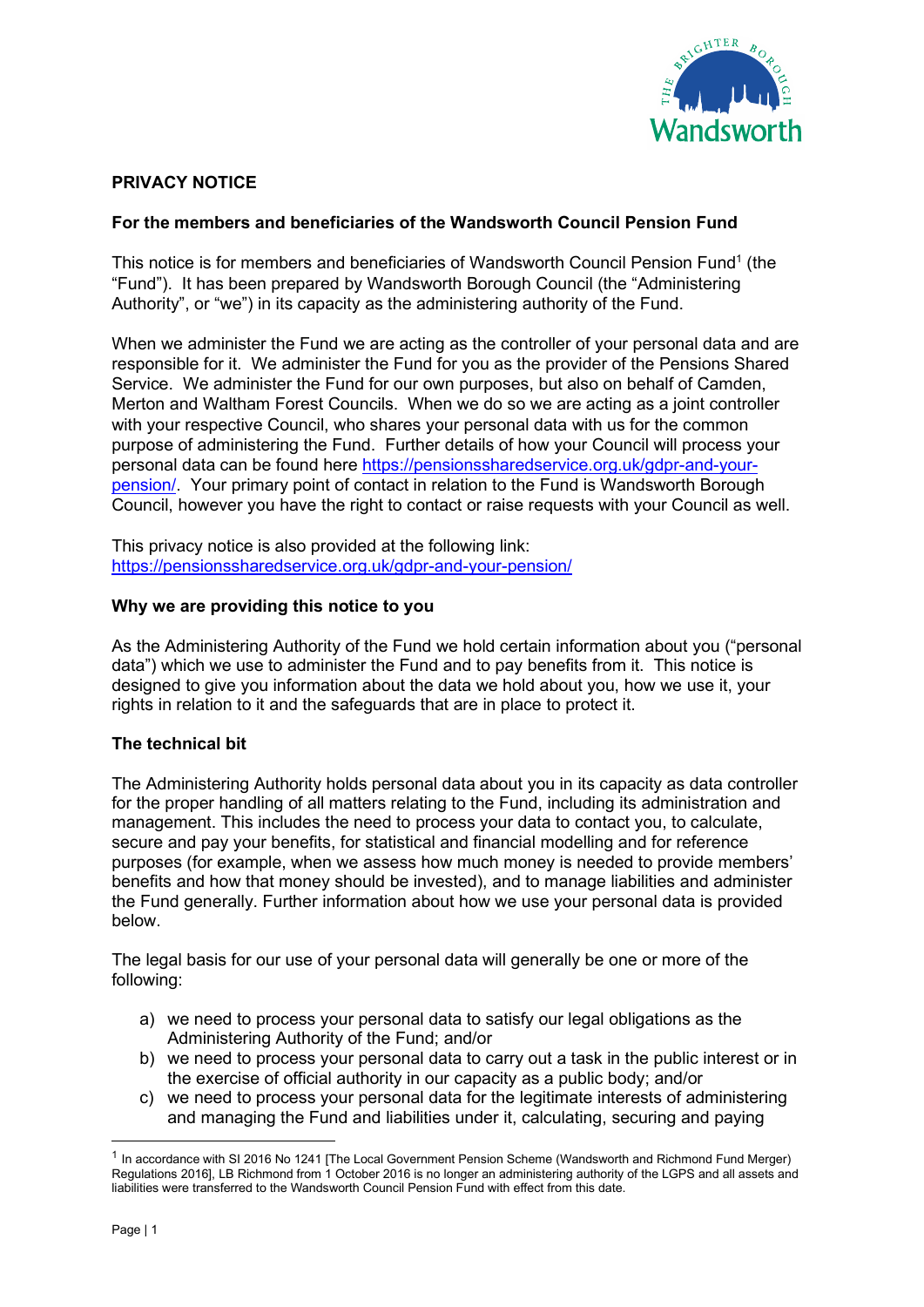benefits and performing our obligations and exercising any rights, duties and discretions the Administering Authority has in relation to the Fund; and/or

d) because we need to process your personal data to meet our contractual obligations to you in relation to the Fund (for example, under an agreement that you will pay additional voluntary contributions to the Fund), or to take steps, at your request, before entering into a contract.

#### What personal data we hold, and how we obtain it

The types of personal data we hold and process about you can include:

- Contact details, including name, address, telephone numbers and email address.
- Identifying details, including date of birth, national insurance number and employee and membership numbers.
- Information that is used to calculate and assess eligibility for benefits, for example, length of service or membership and salary information.
- Financial information relevant to the calculation or payment of benefits, for example, bank account and tax details.
- Information about your family, dependents or personal circumstances, for example, marital status and information relevant to the distribution and allocation of benefits payable on death.
- Information about your health, for example, to assess eligibility for benefits payable on ill health, or where your health is relevant to a claim for benefits following the death of a member of the Fund.
- Information about a criminal conviction if this has resulted in you owing money to your employer or the Fund and the employer or Fund may be reimbursed from your benefits.

We obtain some of this personal data directly from you and from your Council (where such Council is acting as a joint controller with us in relation to the Pensions Shared Service).

 We may also obtain data (for example, salary information) from your current or past employer(s) or companies that succeeded them in business, from a member of the Fund (where you are or could be a beneficiary of the Fund as a consequence of that person's membership of the Fund) and from a variety of other sources including public databases (such as the Register of Births, Deaths and Marriages), our advisers and government or regulatory bodies, including those in the list of organisations that we may share your personal data with set out below.

Where we obtain information concerning certain "special categories" of particularly sensitive data, such as health information, extra protections apply under the data protection legislation. We will only process your personal data falling within one of the special categories with your consent, unless we can lawfully process this data for another reason permitted by that legislation. You have the right to withdraw your consent to the processing at any time by notifying the Administering Authority in writing. However, if you do not give consent, or subsequently withdraw it, the Administering Authority may not be able to process the relevant information to make decisions based on it, including decisions regarding the payment of your benefits.

Where you have provided us with personal data about other individuals, such as family members, dependants or potential beneficiaries under the Fund, please ensure that those individuals are aware of the information contained within this notice.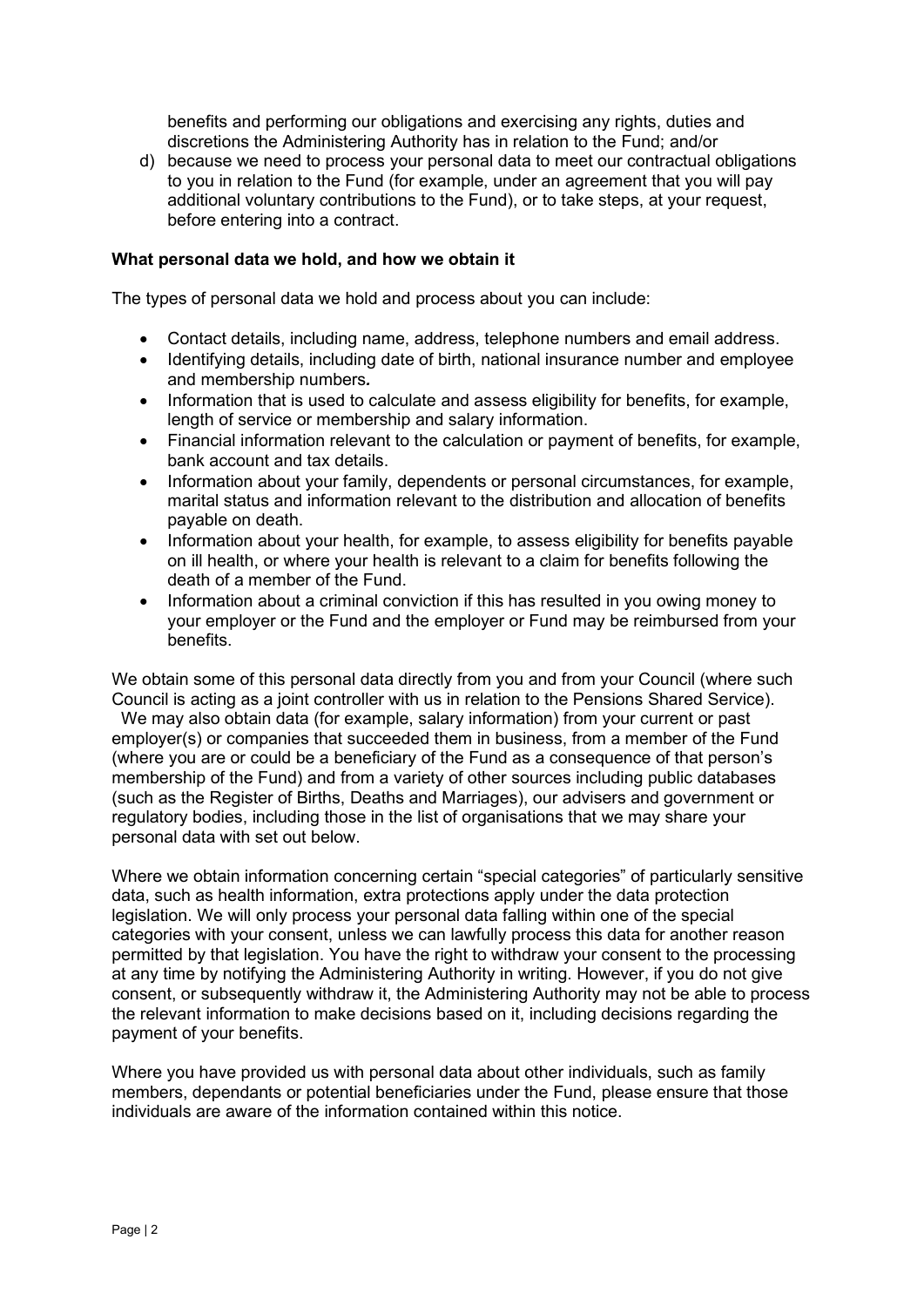# How we will use your personal data

We will use this data to deal with all matters relating to the Fund, including its administration and management. This can include the processing of your personal data for all or any of the following purposes:

- to contact you.
- to assess eligibility for, calculate and provide you (and, if you are a member of the Fund, your beneficiaries upon your death) with benefits.
- to identify your potential or actual benefit options and, where relevant, implement those options.
- to allow alternative ways of delivering your benefits, for example, through the use of insurance products and transfers to or mergers with other pension arrangements.
- for statistical and financial modelling and reference purposes (for example, when we assess how much money is needed to provide members' benefits and how that money should be invested).
- to comply with our legal and regulatory obligations as the administering authority of the Fund.
- to address queries from members and other beneficiaries and to respond to any actual or potential disputes concerning the Fund.
- the management of the Fund's liabilities, including the entering into of insurance arrangements and selection of Fund investments.
- in connection with the sale, merger or corporate reorganisation of or transfer of a business by the employers that participate in the Fund and their group companies.

### Organisations that we may share your personal data with

From time to time we will share your personal data with advisers and service providers so that they can help us carry out our duties, rights and discretions in relation to the Fund. Some of those organisations will simply process your personal data on our behalf and in accordance with our instructions. Other organisations will be responsible to you directly for their use of personal data that we share with them. They are referred to as data controllers and we have highlighted them in the table below. The data controllers may be obliged under the data protection legislation to provide you with additional information regarding the personal data they hold about you and how and why they process that data. Further information may be provided to you in a separate notice or may be obtained from the advisers and service providers direct, for example via their websites.

These organisations include the Fund's:

| Data processors                                                                                                                                                                                                                                                                                                                                             | <b>Data controllers</b>                                                                                                                                                                                                                                                                                                                                                                                                   |
|-------------------------------------------------------------------------------------------------------------------------------------------------------------------------------------------------------------------------------------------------------------------------------------------------------------------------------------------------------------|---------------------------------------------------------------------------------------------------------------------------------------------------------------------------------------------------------------------------------------------------------------------------------------------------------------------------------------------------------------------------------------------------------------------------|
| Administrator – (currently Wandsworth<br><b>Council Pension Fund)</b><br>(Third party) administrator - (currently<br>The Pensions Shared Service)<br>Accountants & creditors - (currently<br><b>Richmond and Wandsworth Shared</b><br>Staffing Arrangement (SSA))<br>Tracing bureaus for mortality screening<br>and locating members - (currently<br>ATMOS) | Actuarial consultant – (currently Barnett<br>$\bullet$<br>Waddingham)<br>Investment adviser – (currently Mercer)<br>$\bullet$<br>Additional Voluntary Contribution providers -<br>٠<br>(currently Prudential, Clerical Medical and<br>Equitable Life)<br>Legal adviser – (currently South London<br>$\bullet$<br>Legal Partnership (SLLP)) and Ashfords)<br>Fund Actuary - (currently Barnett<br>$\bullet$<br>Waddingham) |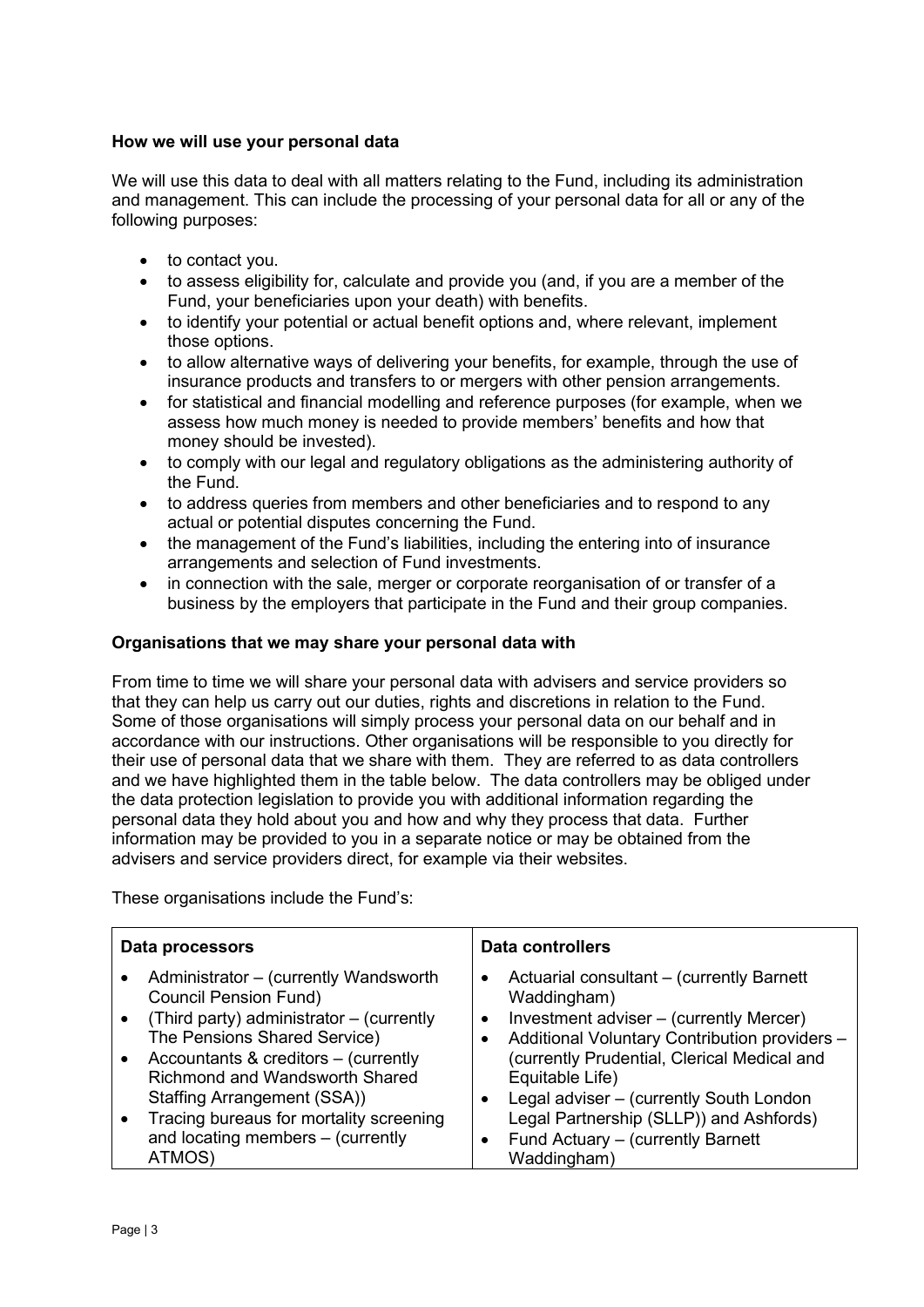| Overseas payments provider to transmit<br>payments to scheme member with non-<br>UK accounts – (currently Equiniti)<br>Printing/Distribution/Documentation<br>٠<br>company - (currently Adare Limited)<br>Pensions software provider - (currently<br>$\bullet$<br>Aquila Heywood)<br>Suppliers of IT - (currently Richmond and<br>Wandsworth SSA Corporate IT) | Statutory auditor - (currently Ernst and<br>$\bullet$<br>Young)<br>External auditor – (currently Mazars)<br>$\bullet$<br>Internal auditor - (currently South West<br>$\bullet$<br>London Audit Partnership (SWLAP))<br>Insurance companies in connection with ill<br>$\bullet$<br>health benefits - (currently Legal and<br>General)<br>Occupational Health Provider - (currently<br>$\bullet$<br>Richmond and Wandsworth SSA)<br>LGPS National Insurance database - (South<br>$\bullet$<br><b>Yorkshire Pensions Authority)</b><br>Administering authorities of other LGPS<br>$\bullet$<br>funds (or their agents, such as third-party<br>administrators) where you have been a<br>member of another LGPS fund and the<br>information is needed to determine the<br>benefits to which you or your dependants<br>are entitled<br>The Department for Work and Pensions<br>$\bullet$<br>The Government Actuary's Department<br>$\bullet$<br>The Cabinet Office - for the purposes of the<br>$\bullet$<br>National Fraud Initiative<br><b>HM Revenue &amp; Customs</b><br>$\bullet$<br>The Courts of England and Wales - for the<br>$\bullet$<br>purpose of processing pension sharing<br>orders on divorce |
|----------------------------------------------------------------------------------------------------------------------------------------------------------------------------------------------------------------------------------------------------------------------------------------------------------------------------------------------------------------|----------------------------------------------------------------------------------------------------------------------------------------------------------------------------------------------------------------------------------------------------------------------------------------------------------------------------------------------------------------------------------------------------------------------------------------------------------------------------------------------------------------------------------------------------------------------------------------------------------------------------------------------------------------------------------------------------------------------------------------------------------------------------------------------------------------------------------------------------------------------------------------------------------------------------------------------------------------------------------------------------------------------------------------------------------------------------------------------------------------------------------------------------------------------------------------------------------|
|----------------------------------------------------------------------------------------------------------------------------------------------------------------------------------------------------------------------------------------------------------------------------------------------------------------------------------------------------------------|----------------------------------------------------------------------------------------------------------------------------------------------------------------------------------------------------------------------------------------------------------------------------------------------------------------------------------------------------------------------------------------------------------------------------------------------------------------------------------------------------------------------------------------------------------------------------------------------------------------------------------------------------------------------------------------------------------------------------------------------------------------------------------------------------------------------------------------------------------------------------------------------------------------------------------------------------------------------------------------------------------------------------------------------------------------------------------------------------------------------------------------------------------------------------------------------------------|

In each case we will only do this to the extent that we consider the information is reasonably required for these purposes.

In addition, where we make Fund investments or seek to provide benefits for Fund members in other ways, such as through the use of insurance, then we may need to share personal data with providers of investments, insurers and other pension scheme operators. In each case we will only do this to the extent that we consider the information is reasonably required for these purposes.

From time to time we may provide some of your data to your employer and their relevant subsidiaries (and potential purchasers of their businesses) and advisers for the purposes of enabling your employer to understand its liabilities to the Scheme. Your employer would generally be a controller of the personal data shared with it in those circumstances. For example, where your employment is engaged in providing services subject to an outsourcing arrangement, the Administering Authority may provide information about your pension benefits to your employer and to potential bidders for that contract when it ends or is renewed.

Where requested or if we consider that it is reasonably required, we may also provide your data to government bodies and dispute resolution and law enforcement organisations, including those listed above, the Pensions Regulator, the Pensions Ombudsman and Her Majesty's Revenue and Customs (HMRC). They may then use the data to carry out their legal functions.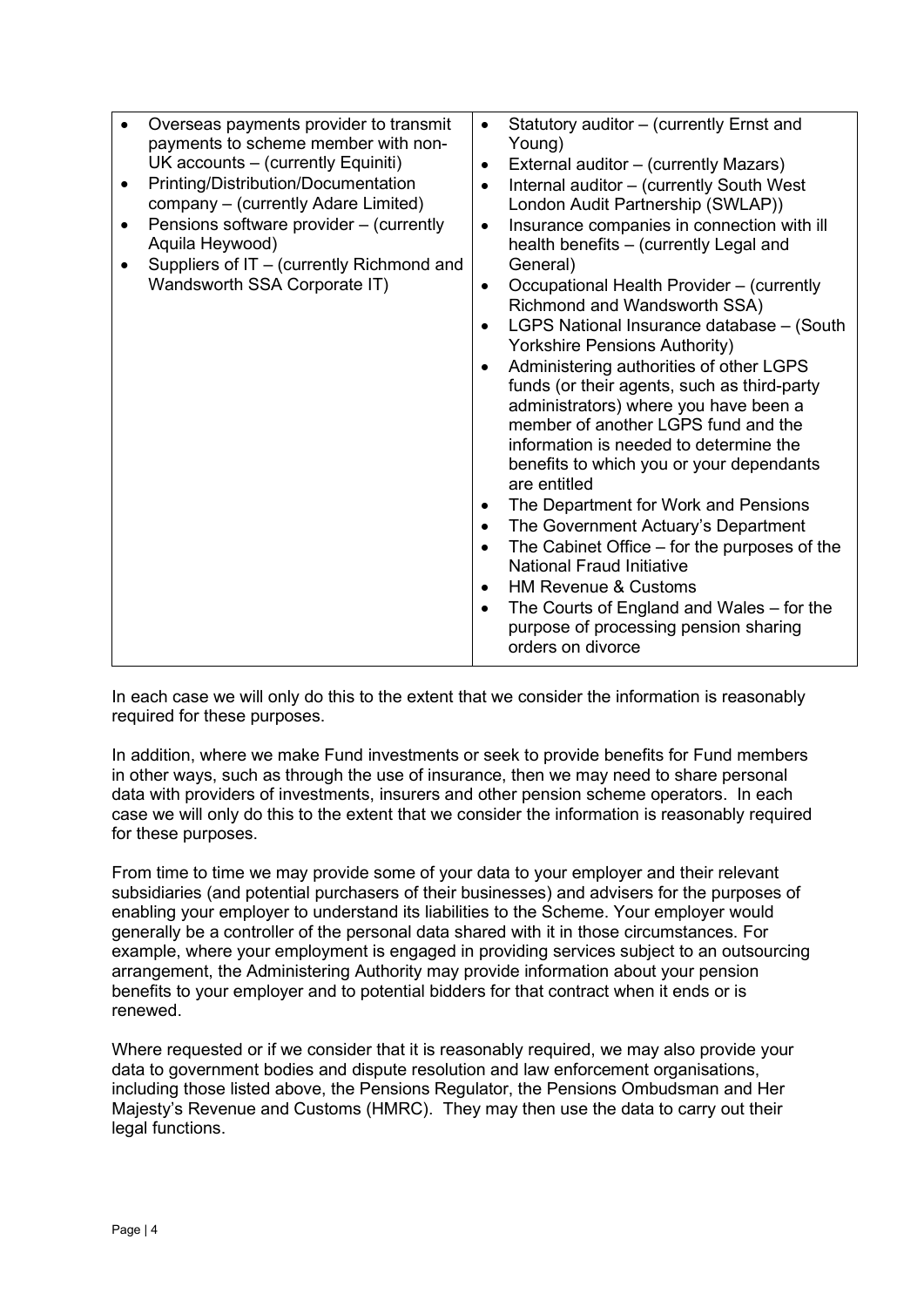The organisations referred to in the paragraphs above may use the personal data to perform their functions in relation to the Fund as well as for statistical and financial modelling (such as calculating expected average benefit costs and mortality rates) and planning, business administration and regulatory purposes. They may also pass the data to other third parties (for example, insurers may pass personal data to other insurance companies for the purpose of obtaining reinsurance), to the extent they consider the information is reasonably required for a legitimate purpose.

In some cases recipients of your personal data may be outside the UK. This means your personal data may be transferred outside the EEA to a jurisdiction that may not offer an equivalent level of protection as is required by EEA countries. If this occurs, we are obliged to verify that appropriate safeguards are implemented with a view to protecting your data in accordance with applicable laws. Please use the contact details below if you want more information about the safeguards that are currently in place.

We do not use your personal data for marketing purposes and will not share this data with anyone for the purpose of marketing to you or any beneficiary.

### How long we keep your personal data

We will only keep your personal data for as long as we need to in order to fulfil the purpose(s) for which it was collected and for so long afterwards as we consider may be required to deal with any questions or complaints that we may receive about our administration of the Fund, unless we elect to retain your data for a longer period to comply with our legal and regulatory obligations. In practice, this means that your personal data will be retained for such period as you (or any beneficiary who receives benefits after your death) are entitled to benefits from the Fund and for a period of 15 years after those benefits stop being paid. For the same reason, your personal data may also need to be retained where you have received a transfer, or refund, from the Fund in respect of your benefit entitlement.

# Your rights

You have a right to access and obtain a copy of the personal data that the Administering Authority holds about you and to ask the Administering Authority to correct your personal data if there are any errors or it is out of date or incomplete. In certain circumstances you have the right to object to the processing of your personal data; for example, you have the right to object to processing of your personal data which is based on the public interest or legitimate interests identified in the section above headed "The Technical Bit", or where processing is for direct marketing purposes. In some cases you may also have a right to ask the Administering Authority to restrict the processing of your personal data until any errors are corrected, or to transfer or (in very limited circumstances) erase your personal data. You can obtain further information about these rights from the Information Commissioner's Office at: www.ico.org.uk or via their telephone helpline (0303 123 1113).

If you wish to exercise any of these rights or have any queries or concerns regarding the processing of your personal data, please contact the Fund administrator as indicated below. You also have the right to lodge a complaint in relation to this privacy notice or the Administering Authority's processing activities with the Information Commissioner's Office which you can do through the website above or their telephone helpline.

As explained in the section above headed "How we will use your personal data", one of the reasons we collect and hold your personal data is to administer your Fund benefits. If you do not provide the information we request, or ask that the personal data we already hold is deleted or that the processing of the personal data be restricted, this may affect our ability to administer